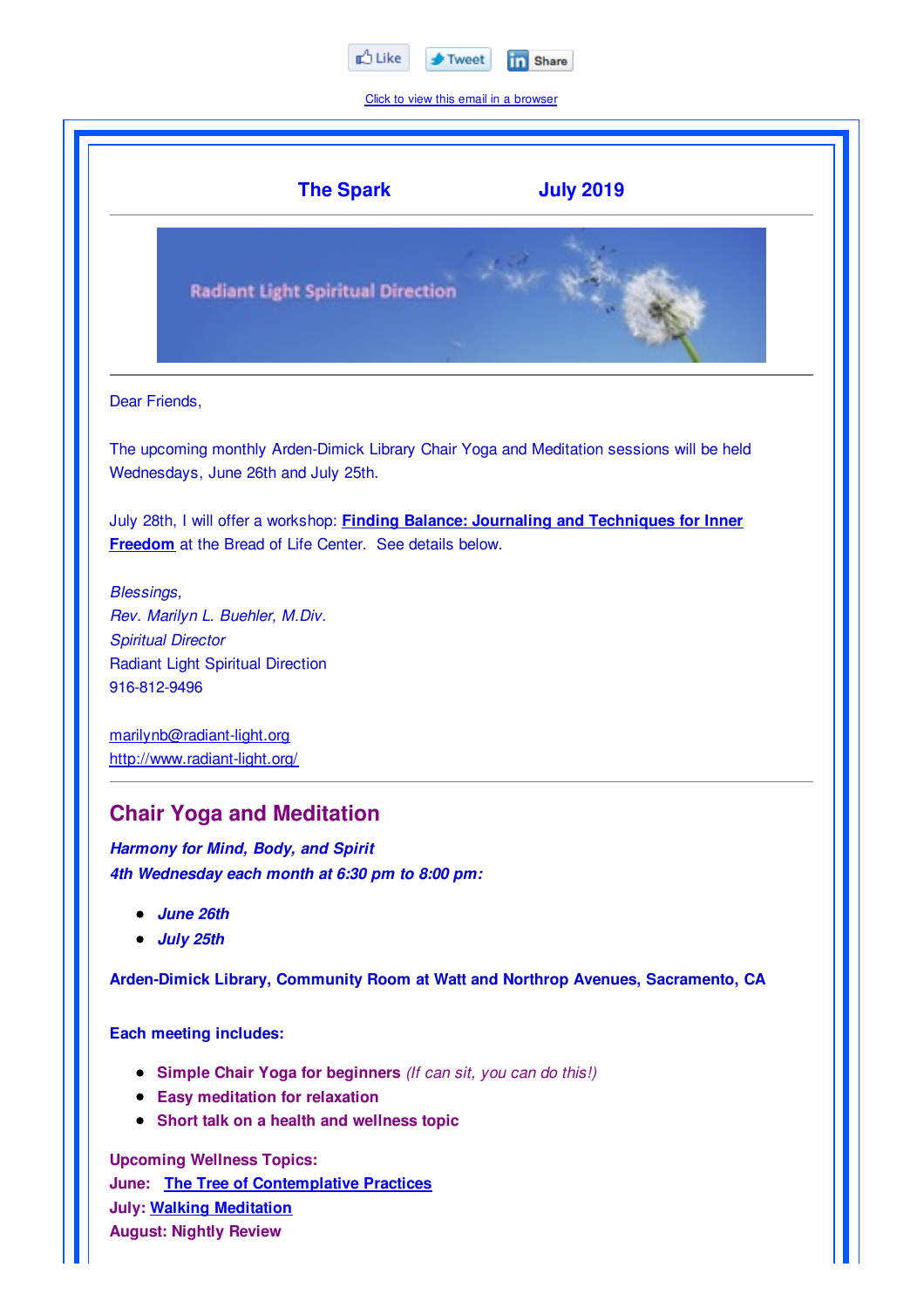### **Finding Balance: Journaling and Techniques for Inner Freedom**

#### *July 28, 2019 2:00 pm - 5:00 pm*

#### **Bread of Life Center, 1260 Fulton Ave. Suite A, Sacramento, CA** *\$35 - Please register with the Bread of Life at (916) 648-1803 or on-line.*

The afternoon workshop provides techniques to identify charged, and sometimes hidden, emotions or beliefs. Come learn how to gently free yourself, and find balance through journaling, and silent reflection.

Learn practical and liberating journaling techniques to uncover and release the unconscious emotions and beliefs that may draw these situations to you. As these states of mind come to light, you will naturally find peace and balance. Please bring a notebook and pen.

In a world torn apart by polarization, the course offers hope for a way of unity amidst diversity.

This class is based on *The Marriage of Spirit: Enlightened Living in Today's World* by Leslie Temple-Thurston. For several years, Marilyn studied with Leslie and was authorized to teach this course.

## **Earth Wellness Corner**

Did you know that about one third of global food production is lost or wasted every year?

According to the Food and Agricultural Organization, the average resident in the United States and Europe wastes between 209-253 lbs. of food every year. In comparison, our brothers and sisters in sub-Saharan Africa and south and south-eastern Asia, where hunger and food scarcity are endemic, throw away only 13- 24 lbs. a year per person.

#### **Don't be part of a throwaway society. How to reduce food waste at home:**

- 1. Shop smart and realistically.
- 2. When cooking, don't over-serve food.
- 3. Keep your serving sizes in check, and eat mindfully.
- 4. Save and actually eat leftovers.
- 5. Store food in the right places.
- 6. Avoid clutter in your fridge, pantry and freezer.
- 7. Treat expiration and sell-by dates as guidelines.
- 8. Make homemade stock.
- 9. Use peels from citrus fruits, apples and cucumbers to add a kick to your glass of water or seltzer.
- 10. Compost, it you can.
- 11. Pack your lunch.

### **Spiritual Direction at the Bread of Life Center**

I am a member of the Spiritual Director team at the Bread of Life Center on Fulton near Hurley. I offer Spiritual Direction sessions on weekdays at the Bread of Life Center. If you live out of the